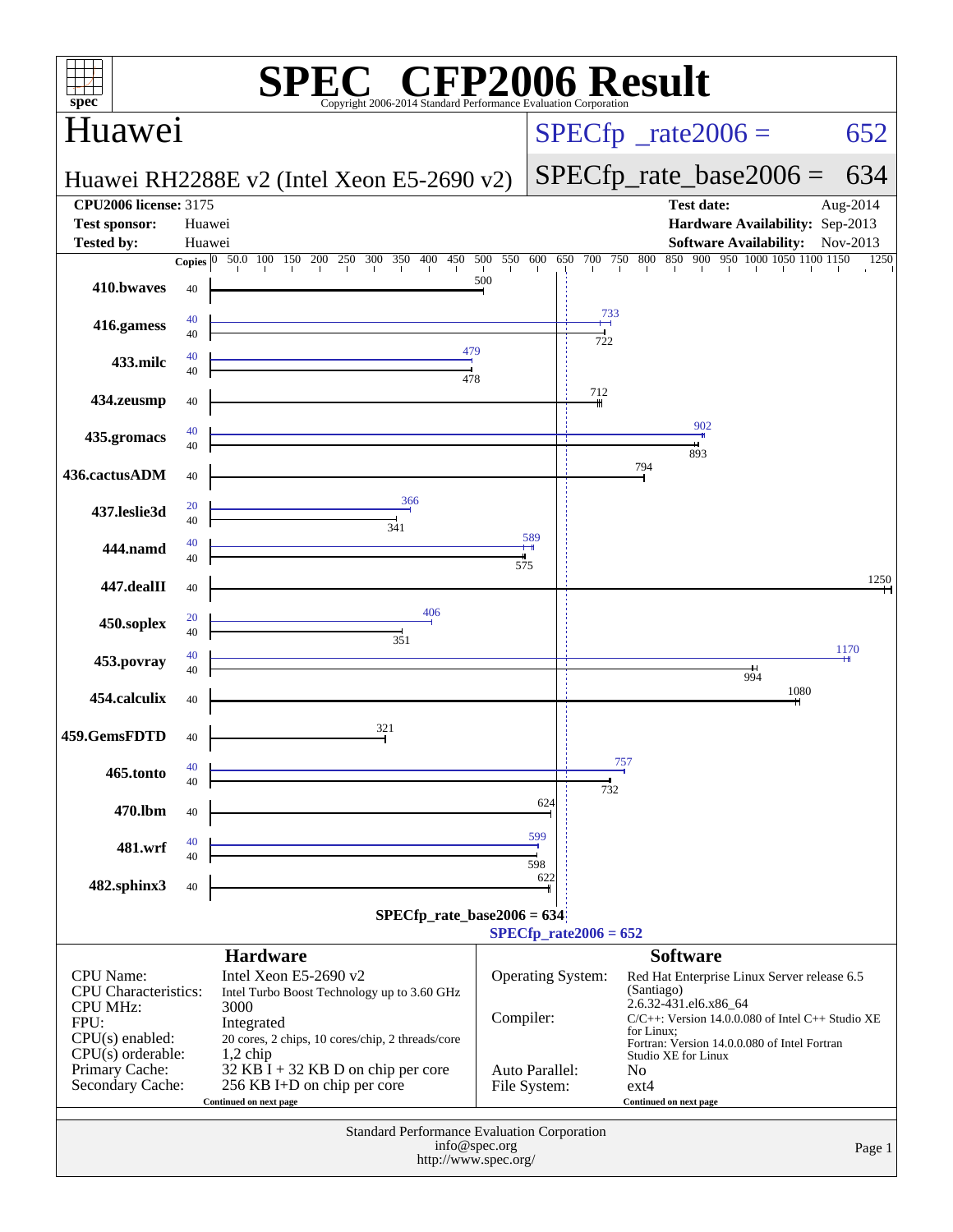

### Huawei

### $SPECTp_rate2006 = 652$

[System State:](http://www.spec.org/auto/cpu2006/Docs/result-fields.html#SystemState) Run level 3 (multi-user)<br>Base Pointers: 32/64-bit

[Peak Pointers:](http://www.spec.org/auto/cpu2006/Docs/result-fields.html#PeakPointers) 32/64-bit [Other Software:](http://www.spec.org/auto/cpu2006/Docs/result-fields.html#OtherSoftware) None

[Base Pointers:](http://www.spec.org/auto/cpu2006/Docs/result-fields.html#BasePointers)

Huawei RH2288E v2 (Intel Xeon E5-2690 v2)

## [SPECfp\\_rate\\_base2006 =](http://www.spec.org/auto/cpu2006/Docs/result-fields.html#SPECfpratebase2006) 634

**[CPU2006 license:](http://www.spec.org/auto/cpu2006/Docs/result-fields.html#CPU2006license)** 3175 **[Test date:](http://www.spec.org/auto/cpu2006/Docs/result-fields.html#Testdate)** Aug-2014 **[Test sponsor:](http://www.spec.org/auto/cpu2006/Docs/result-fields.html#Testsponsor)** Huawei **[Hardware Availability:](http://www.spec.org/auto/cpu2006/Docs/result-fields.html#HardwareAvailability)** Sep-2013

**[Tested by:](http://www.spec.org/auto/cpu2006/Docs/result-fields.html#Testedby)** Huawei **[Software Availability:](http://www.spec.org/auto/cpu2006/Docs/result-fields.html#SoftwareAvailability)** Nov-2013 [L3 Cache:](http://www.spec.org/auto/cpu2006/Docs/result-fields.html#L3Cache) 25 MB I+D on chip per chip<br>Other Cache: None [Other Cache:](http://www.spec.org/auto/cpu2006/Docs/result-fields.html#OtherCache) [Memory:](http://www.spec.org/auto/cpu2006/Docs/result-fields.html#Memory) 256 GB (16 x 16 GB 2Rx4 PC3-14900R-13, ECC) [Disk Subsystem:](http://www.spec.org/auto/cpu2006/Docs/result-fields.html#DiskSubsystem) 1 x 300 GB SAS, 10000 RPM [Other Hardware:](http://www.spec.org/auto/cpu2006/Docs/result-fields.html#OtherHardware) None

| <b>Results Table</b> |               |                |            |                |       |                |            |               |                |              |                |              |                |              |
|----------------------|---------------|----------------|------------|----------------|-------|----------------|------------|---------------|----------------|--------------|----------------|--------------|----------------|--------------|
|                      | <b>Base</b>   |                |            |                |       | <b>Peak</b>    |            |               |                |              |                |              |                |              |
| <b>Benchmark</b>     | <b>Copies</b> | <b>Seconds</b> | Ratio      | <b>Seconds</b> | Ratio | <b>Seconds</b> | Ratio      | <b>Copies</b> | <b>Seconds</b> | <b>Ratio</b> | <b>Seconds</b> | <b>Ratio</b> | <b>Seconds</b> | <b>Ratio</b> |
| 410.bwayes           | 40            | 1086           | 500        | 1087           | 500   | 1087           | 500l       | 40            | 1086           | 500          | 1087           | 500          | 1087           | 500          |
| $416$ .gamess        | 40            | 1086           | 721        | 1085           | 722   | 1084           | 722        | 40            | 1098           | 713          | 1069           | 733          | 1069           | 733          |
| $433$ .milc          | 40            | 768            | 478        | 768            | 478   | 768            | 478        | 40            | 767            | 479          | 767            | 479          | 768            | 478          |
| 434.zeusmp           | 40            | 511            | 712        | 514            | 709   | 508            | 717        | 40            | 511            | <u>712</u>   | 514            | 709          | 508            | 717          |
| $435$ .gromacs       | 40            | 322            | 887        | 320            | 893   | 320            | 894        | 40            | 317            | 900          | 316            | 905          | 317            | 902          |
| 436.cactusADM        | 40            | 602            | 793        | 602            | 794   | 602            | 794        | 40            | 602            | 793          | 602            | 794          | 602            | <u>794</u>   |
| 437.leslie3d         | 40            | 1103           | 341        | 1106           | 340   | 1104           | 341        | 20            | 514            | 366          | 513            | 366          | 513            | 366          |
| 444.namd             | 40            | 560            | 573        | 556            | 577   | 558            | 575        | 40            | 542            | 592          | 545            | 589          | 559            | 574          |
| 447.dealII           | 40            | 367            | 1250       | 371            | 1230  | 367            | 1250       | 40            | 367            | 1250         | 371            | 1230         | 367            | 1250         |
| $450$ .soplex        | 40            | 952            | 351        | 949            | 351   | 952            | 351        | 20            | 411            | 406          | 411            | 406          | 411            | 405          |
| $453$ .povray        | 40            | 213            | 1000       | 215            | 992   | 214            | 994        | 40            | 183            | 1160         | 182            | 1170         | 182            | <b>1170</b>  |
| 454.calculix         | 40            | 306            | 1080       | 306            | 1080  | 308            | 1070       | 40            | 306            | 1080         | 306            | 1080         | 308            | 1070         |
| 459.GemsFDTD         | 40            | 1327           | 320        | 1324           | 321   | 1322           | 321        | 40            | 1327           | 320          | 1324           | 321          | 1322           | 321          |
| 465.tonto            | 40            | 539            | <b>730</b> | 538            | 732   | 537            | <b>733</b> | 40            | 520            | 757          | 519            | 759          | 520            | 757          |
| 470.1bm              | 40            | 881            | 624        | 881            | 624   | 881            | 624        | 40            | 881            | 624          | 881            | 624          | 881            | 624          |
| 481.wrf              | 40            | 748            | 597        | 747            | 598   | 747            | <u>598</u> | 40            | 745            | 599          | 746            | 599          | 744            | 601          |
| 482.sphinx3          | 40            | 1253           | 622        | 1252           | 623   | 1260           | 619        | 40            | 1253           | 622          | 1252           | 623          | 1260           | 619          |

Results appear in the [order in which they were run.](http://www.spec.org/auto/cpu2006/Docs/result-fields.html#RunOrder) Bold underlined text [indicates a median measurement.](http://www.spec.org/auto/cpu2006/Docs/result-fields.html#Median)

#### **[Submit Notes](http://www.spec.org/auto/cpu2006/Docs/result-fields.html#SubmitNotes)**

 The numactl mechanism was used to bind copies to processors. The config file option 'submit' was used to generate numactl commands to bind each copy to a specific processor. For details, please see the config file.

### **[Operating System Notes](http://www.spec.org/auto/cpu2006/Docs/result-fields.html#OperatingSystemNotes)**

Stack size set to unlimited using "ulimit -s unlimited"

### **[Platform Notes](http://www.spec.org/auto/cpu2006/Docs/result-fields.html#PlatformNotes)**

 BIOS configuration: Set Power Efficiency Mode to Custom Baseboard Management Controller used to adjust the fan speed to 100%

Continued on next page

Standard Performance Evaluation Corporation [info@spec.org](mailto:info@spec.org) <http://www.spec.org/>

Page 2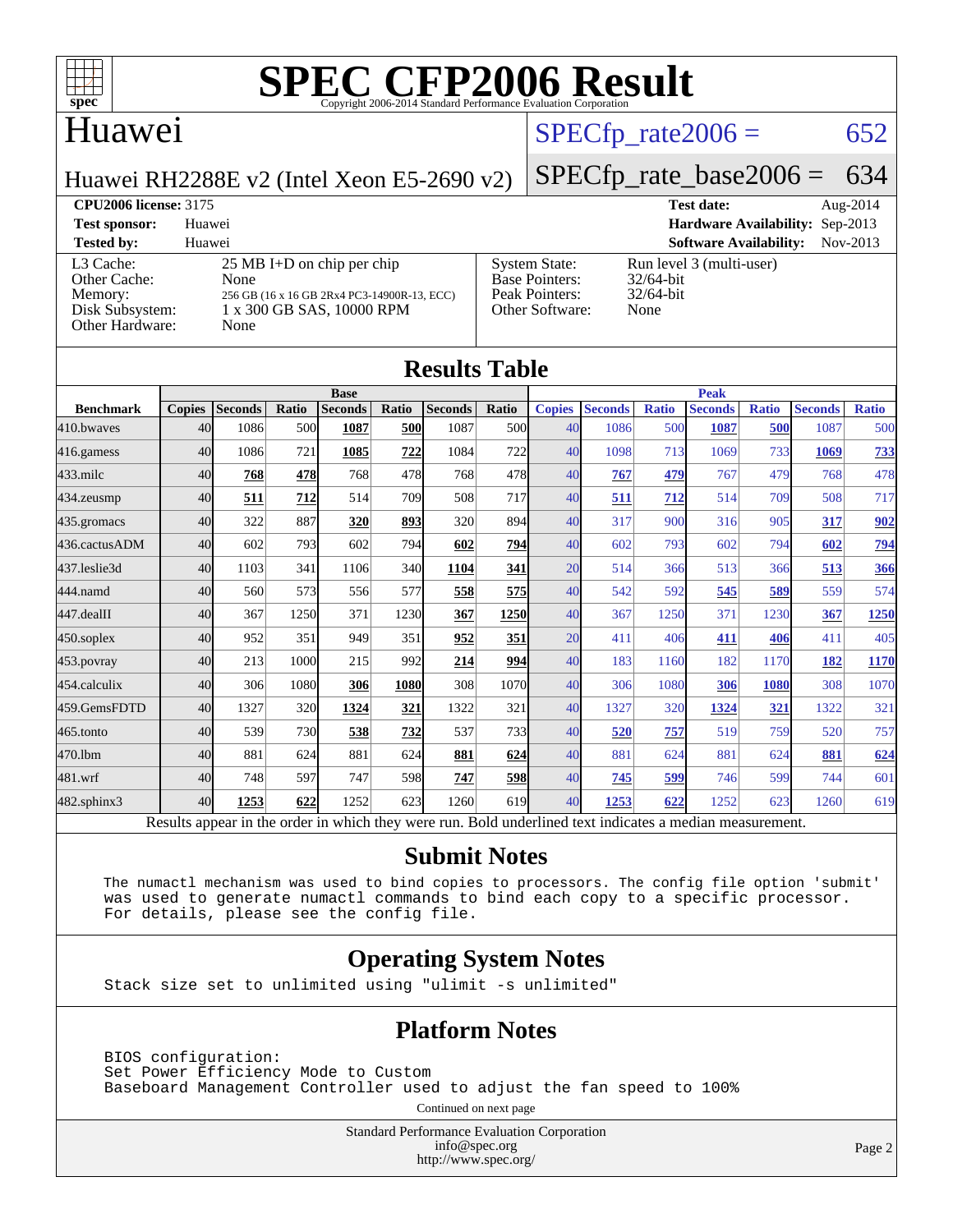

### Huawei

 $SPECTp\_rate2006 = 652$ 

[SPECfp\\_rate\\_base2006 =](http://www.spec.org/auto/cpu2006/Docs/result-fields.html#SPECfpratebase2006) 634

Huawei RH2288E v2 (Intel Xeon E5-2690 v2)

**[CPU2006 license:](http://www.spec.org/auto/cpu2006/Docs/result-fields.html#CPU2006license)** 3175 **[Test date:](http://www.spec.org/auto/cpu2006/Docs/result-fields.html#Testdate)** Aug-2014 **[Test sponsor:](http://www.spec.org/auto/cpu2006/Docs/result-fields.html#Testsponsor)** Huawei **[Hardware Availability:](http://www.spec.org/auto/cpu2006/Docs/result-fields.html#HardwareAvailability)** Sep-2013 **[Tested by:](http://www.spec.org/auto/cpu2006/Docs/result-fields.html#Testedby)** Huawei **[Software Availability:](http://www.spec.org/auto/cpu2006/Docs/result-fields.html#SoftwareAvailability)** Nov-2013

#### **[Platform Notes \(Continued\)](http://www.spec.org/auto/cpu2006/Docs/result-fields.html#PlatformNotes)**

Standard Performance Evaluation Corporation Sysinfo program /spec14/config/sysinfo.rev6818 \$Rev: 6818 \$ \$Date:: 2012-07-17 #\$ e86d102572650a6e4d596a3cee98f191 running on localhost Sat Aug 23 23:43:59 2014 This section contains SUT (System Under Test) info as seen by some common utilities. To remove or add to this section, see: <http://www.spec.org/cpu2006/Docs/config.html#sysinfo> From /proc/cpuinfo model name : Intel(R) Xeon(R) CPU E5-2690 v2 @ 3.00GHz 2 "physical id"s (chips) 40 "processors" cores, siblings (Caution: counting these is hw and system dependent. The following excerpts from /proc/cpuinfo might not be reliable. Use with caution.) cpu cores : 10 siblings : 20 physical 0: cores 0 1 2 3 4 8 9 10 11 12 physical 1: cores 0 1 2 3 4 8 9 10 11 12 cache size : 25600 KB From /proc/meminfo<br>MemTotal: 264478184 kB HugePages\_Total: 0<br>Hugepagesize: 2048 kB Hugepagesize: /usr/bin/lsb\_release -d Red Hat Enterprise Linux Server release 6.5 (Santiago) From /etc/\*release\* /etc/\*version\* redhat-release: Red Hat Enterprise Linux Server release 6.5 (Santiago) system-release: Red Hat Enterprise Linux Server release 6.5 (Santiago) system-release-cpe: cpe:/o:redhat:enterprise\_linux:6server:ga:server uname -a: Linux localhost 2.6.32-431.el6.x86\_64 #1 SMP Sun Nov 10 22:19:54 EST 2013 x86\_64 x86\_64 x86\_64 GNU/Linux run-level 3 Aug 22 01:25 SPEC is set to: /spec14 Filesystem Type Size Used-Avail-Use%-Mounted-on-<br>  $\sqrt{\text{dev/sda2}}$  ext4 272G 63G 195G 25%-/ /dev/sda2 ext4 272G 63G 195G 25% / Additional information from dmidecode: BIOS Insyde Corp. RMIBV629 05/12/2014 Memory: 4x Hynix HMT42GR7AFR4C-RD 16 GB 1866 MHz 2 rank 8x NO DIMM NO DIMM 12x Samsung M393B2G70DB0-CMA 16 GB 1866 MHz 2 rank (End of data from sysinfo program)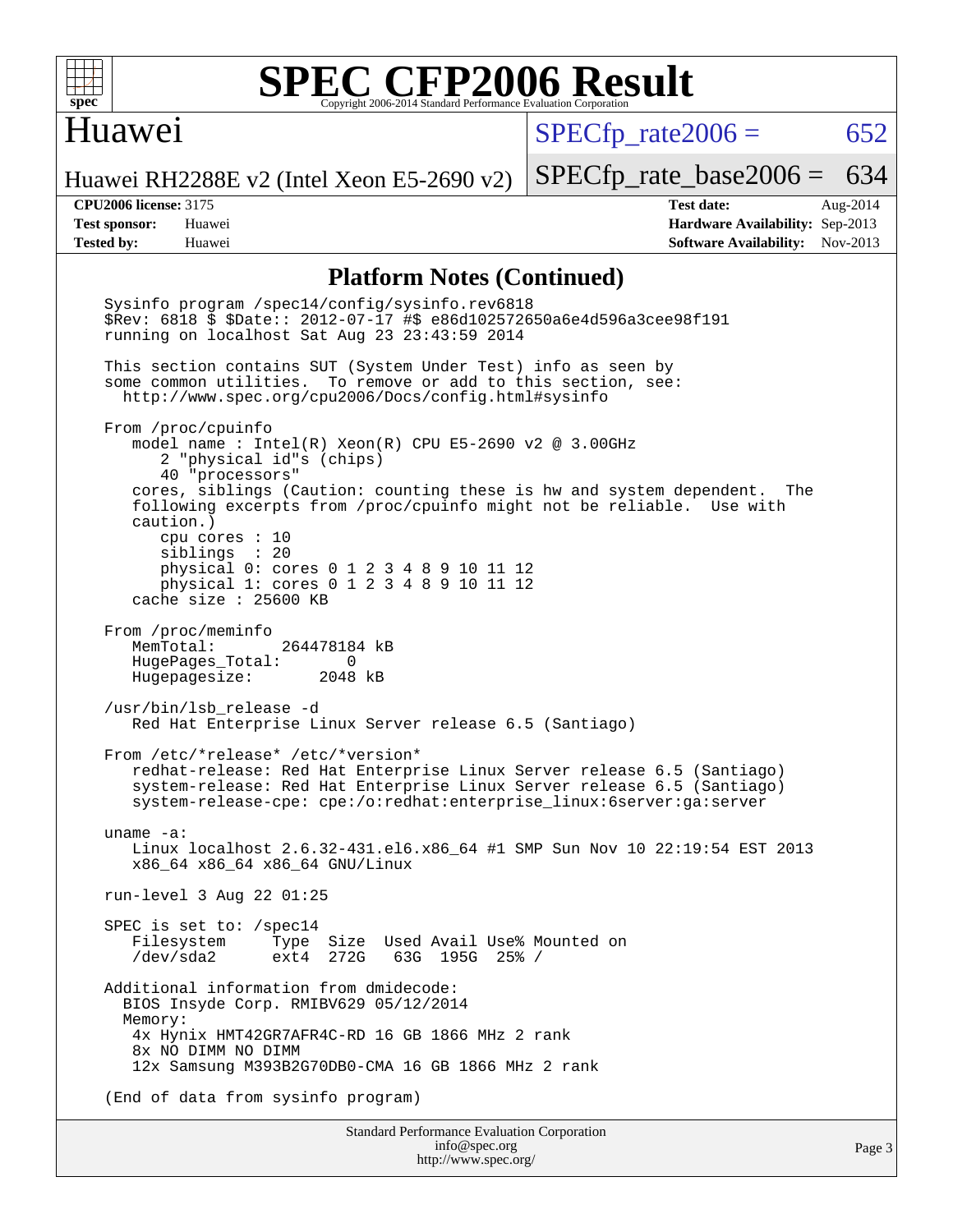

### Huawei

 $SPECTp\_rate2006 = 652$ 

Huawei RH2288E v2 (Intel Xeon E5-2690 v2)

**[CPU2006 license:](http://www.spec.org/auto/cpu2006/Docs/result-fields.html#CPU2006license)** 3175 **[Test date:](http://www.spec.org/auto/cpu2006/Docs/result-fields.html#Testdate)** Aug-2014

**[Tested by:](http://www.spec.org/auto/cpu2006/Docs/result-fields.html#Testedby)** Huawei **[Software Availability:](http://www.spec.org/auto/cpu2006/Docs/result-fields.html#SoftwareAvailability)** Nov-2013

[SPECfp\\_rate\\_base2006 =](http://www.spec.org/auto/cpu2006/Docs/result-fields.html#SPECfpratebase2006) 634

**[Test sponsor:](http://www.spec.org/auto/cpu2006/Docs/result-fields.html#Testsponsor)** Huawei **[Hardware Availability:](http://www.spec.org/auto/cpu2006/Docs/result-fields.html#HardwareAvailability)** Sep-2013

### **[General Notes](http://www.spec.org/auto/cpu2006/Docs/result-fields.html#GeneralNotes)**

Environment variables set by runspec before the start of the run: LD LIBRARY PATH = "/spec14/libs/32:/spec14/libs/64:/spec14/sh"

 Binaries compiled on a system with 1x Core i7-860 CPU + 8GB memory using RedHat EL 6.4 Transparent Huge Pages enabled with: echo always > /sys/kernel/mm/redhat\_transparent\_hugepage/enabled Filesystem page cache cleared with: echo 1> /proc/sys/vm/drop\_caches runspec command invoked through numactl i.e.: numactl --interleave=all runspec <etc>

**[Base Compiler Invocation](http://www.spec.org/auto/cpu2006/Docs/result-fields.html#BaseCompilerInvocation)**

[C benchmarks](http://www.spec.org/auto/cpu2006/Docs/result-fields.html#Cbenchmarks):  $\text{icc}$   $-\text{m64}$ 

[C++ benchmarks:](http://www.spec.org/auto/cpu2006/Docs/result-fields.html#CXXbenchmarks) [icpc -m64](http://www.spec.org/cpu2006/results/res2014q3/cpu2006-20140826-31041.flags.html#user_CXXbase_intel_icpc_64bit_bedb90c1146cab66620883ef4f41a67e)

[Fortran benchmarks](http://www.spec.org/auto/cpu2006/Docs/result-fields.html#Fortranbenchmarks): [ifort -m64](http://www.spec.org/cpu2006/results/res2014q3/cpu2006-20140826-31041.flags.html#user_FCbase_intel_ifort_64bit_ee9d0fb25645d0210d97eb0527dcc06e)

[Benchmarks using both Fortran and C](http://www.spec.org/auto/cpu2006/Docs/result-fields.html#BenchmarksusingbothFortranandC): [icc -m64](http://www.spec.org/cpu2006/results/res2014q3/cpu2006-20140826-31041.flags.html#user_CC_FCbase_intel_icc_64bit_0b7121f5ab7cfabee23d88897260401c) [ifort -m64](http://www.spec.org/cpu2006/results/res2014q3/cpu2006-20140826-31041.flags.html#user_CC_FCbase_intel_ifort_64bit_ee9d0fb25645d0210d97eb0527dcc06e)

### **[Base Portability Flags](http://www.spec.org/auto/cpu2006/Docs/result-fields.html#BasePortabilityFlags)**

| 410.bwaves: -DSPEC CPU LP64                  |                                                                |
|----------------------------------------------|----------------------------------------------------------------|
| 416.gamess: - DSPEC_CPU_LP64                 |                                                                |
| 433.milc: -DSPEC CPU LP64                    |                                                                |
| 434.zeusmp: - DSPEC_CPU_LP64                 |                                                                |
| 435.gromacs: -DSPEC_CPU_LP64 -nofor_main     |                                                                |
| 436.cactusADM: - DSPEC CPU LP64 - nofor main |                                                                |
| 437.leslie3d: -DSPEC CPU LP64                |                                                                |
| 444.namd: -DSPEC CPU LP64                    |                                                                |
| 447.dealII: -DSPEC CPU LP64                  |                                                                |
| 450.soplex: -DSPEC_CPU_LP64                  |                                                                |
| 453.povray: -DSPEC_CPU_LP64                  |                                                                |
| 454.calculix: - DSPEC CPU LP64 - nofor main  |                                                                |
| 459. GemsFDTD: - DSPEC CPU LP64              |                                                                |
| 465.tonto: - DSPEC CPU LP64                  |                                                                |
| 470.1bm: - DSPEC CPU LP64                    |                                                                |
|                                              | 481.wrf: -DSPEC CPU_LP64 -DSPEC_CPU_CASE_FLAG -DSPEC_CPU_LINUX |
| 482.sphinx3: -DSPEC CPU LP64                 |                                                                |
|                                              |                                                                |

| <b>Standard Performance Evaluation Corporation</b> |
|----------------------------------------------------|
| info@spec.org                                      |
| http://www.spec.org/                               |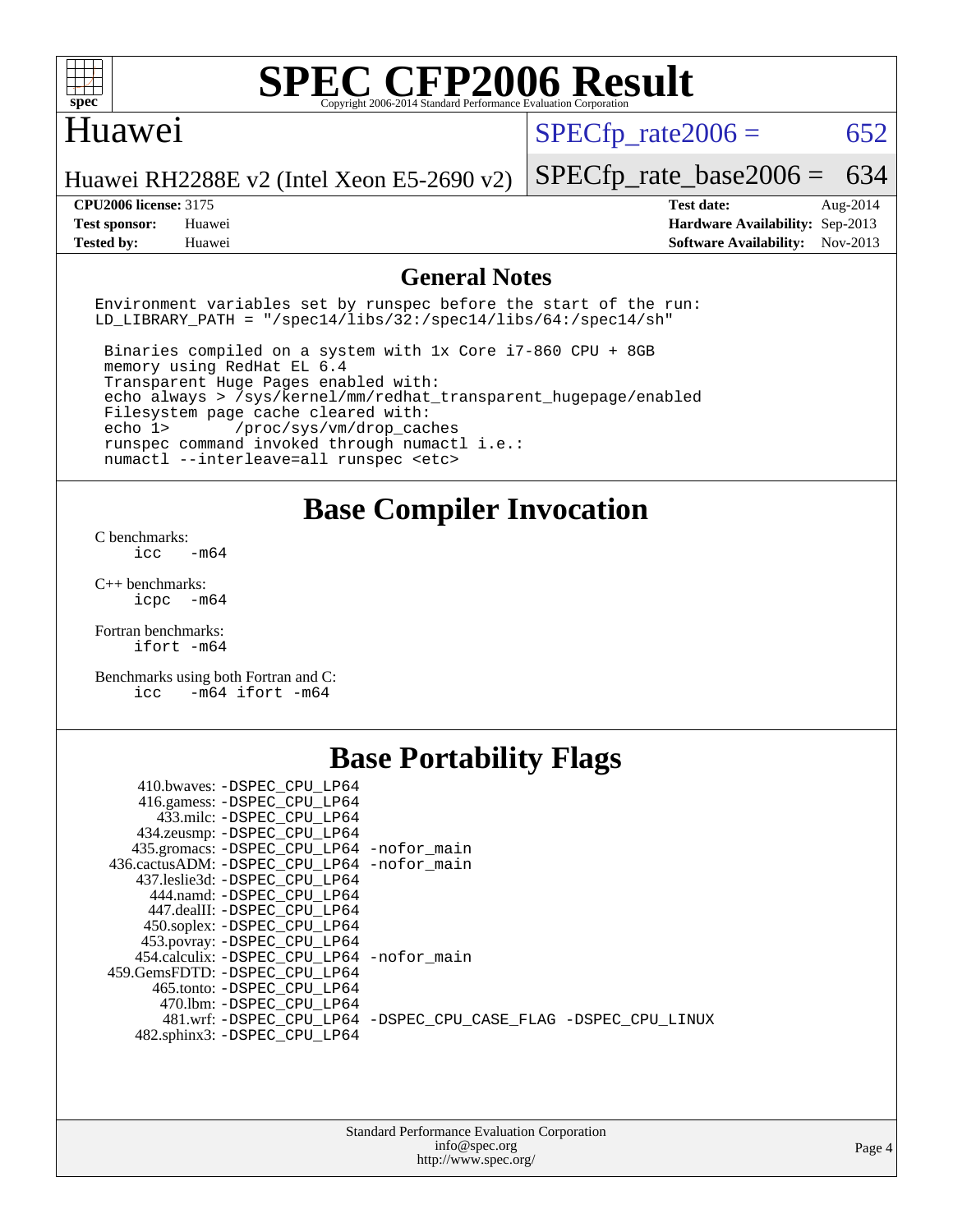

### Huawei

 $SPECTp\_rate2006 = 652$ 

Huawei RH2288E v2 (Intel Xeon E5-2690 v2)

**[Test sponsor:](http://www.spec.org/auto/cpu2006/Docs/result-fields.html#Testsponsor)** Huawei **[Hardware Availability:](http://www.spec.org/auto/cpu2006/Docs/result-fields.html#HardwareAvailability)** Sep-2013 **[Tested by:](http://www.spec.org/auto/cpu2006/Docs/result-fields.html#Testedby)** Huawei **[Software Availability:](http://www.spec.org/auto/cpu2006/Docs/result-fields.html#SoftwareAvailability)** Nov-2013

[SPECfp\\_rate\\_base2006 =](http://www.spec.org/auto/cpu2006/Docs/result-fields.html#SPECfpratebase2006) 634 **[CPU2006 license:](http://www.spec.org/auto/cpu2006/Docs/result-fields.html#CPU2006license)** 3175 **[Test date:](http://www.spec.org/auto/cpu2006/Docs/result-fields.html#Testdate)** Aug-2014

### **[Base Optimization Flags](http://www.spec.org/auto/cpu2006/Docs/result-fields.html#BaseOptimizationFlags)**

[C benchmarks](http://www.spec.org/auto/cpu2006/Docs/result-fields.html#Cbenchmarks):

[-xAVX](http://www.spec.org/cpu2006/results/res2014q3/cpu2006-20140826-31041.flags.html#user_CCbase_f-xAVX) [-ipo](http://www.spec.org/cpu2006/results/res2014q3/cpu2006-20140826-31041.flags.html#user_CCbase_f-ipo) [-O3](http://www.spec.org/cpu2006/results/res2014q3/cpu2006-20140826-31041.flags.html#user_CCbase_f-O3) [-no-prec-div](http://www.spec.org/cpu2006/results/res2014q3/cpu2006-20140826-31041.flags.html#user_CCbase_f-no-prec-div) [-opt-prefetch](http://www.spec.org/cpu2006/results/res2014q3/cpu2006-20140826-31041.flags.html#user_CCbase_f-opt-prefetch) [-auto-p32](http://www.spec.org/cpu2006/results/res2014q3/cpu2006-20140826-31041.flags.html#user_CCbase_f-auto-p32) [-ansi-alias](http://www.spec.org/cpu2006/results/res2014q3/cpu2006-20140826-31041.flags.html#user_CCbase_f-ansi-alias) [-opt-mem-layout-trans=3](http://www.spec.org/cpu2006/results/res2014q3/cpu2006-20140826-31041.flags.html#user_CCbase_f-opt-mem-layout-trans_a7b82ad4bd7abf52556d4961a2ae94d5)

[C++ benchmarks:](http://www.spec.org/auto/cpu2006/Docs/result-fields.html#CXXbenchmarks)

[-xAVX](http://www.spec.org/cpu2006/results/res2014q3/cpu2006-20140826-31041.flags.html#user_CXXbase_f-xAVX) [-ipo](http://www.spec.org/cpu2006/results/res2014q3/cpu2006-20140826-31041.flags.html#user_CXXbase_f-ipo) [-O3](http://www.spec.org/cpu2006/results/res2014q3/cpu2006-20140826-31041.flags.html#user_CXXbase_f-O3) [-no-prec-div](http://www.spec.org/cpu2006/results/res2014q3/cpu2006-20140826-31041.flags.html#user_CXXbase_f-no-prec-div) [-opt-prefetch](http://www.spec.org/cpu2006/results/res2014q3/cpu2006-20140826-31041.flags.html#user_CXXbase_f-opt-prefetch) [-auto-p32](http://www.spec.org/cpu2006/results/res2014q3/cpu2006-20140826-31041.flags.html#user_CXXbase_f-auto-p32) [-ansi-alias](http://www.spec.org/cpu2006/results/res2014q3/cpu2006-20140826-31041.flags.html#user_CXXbase_f-ansi-alias) [-opt-mem-layout-trans=3](http://www.spec.org/cpu2006/results/res2014q3/cpu2006-20140826-31041.flags.html#user_CXXbase_f-opt-mem-layout-trans_a7b82ad4bd7abf52556d4961a2ae94d5)

[Fortran benchmarks](http://www.spec.org/auto/cpu2006/Docs/result-fields.html#Fortranbenchmarks): [-xAVX](http://www.spec.org/cpu2006/results/res2014q3/cpu2006-20140826-31041.flags.html#user_FCbase_f-xAVX) [-ipo](http://www.spec.org/cpu2006/results/res2014q3/cpu2006-20140826-31041.flags.html#user_FCbase_f-ipo) [-O3](http://www.spec.org/cpu2006/results/res2014q3/cpu2006-20140826-31041.flags.html#user_FCbase_f-O3) [-no-prec-div](http://www.spec.org/cpu2006/results/res2014q3/cpu2006-20140826-31041.flags.html#user_FCbase_f-no-prec-div) [-opt-prefetch](http://www.spec.org/cpu2006/results/res2014q3/cpu2006-20140826-31041.flags.html#user_FCbase_f-opt-prefetch)

[Benchmarks using both Fortran and C](http://www.spec.org/auto/cpu2006/Docs/result-fields.html#BenchmarksusingbothFortranandC):

[-xAVX](http://www.spec.org/cpu2006/results/res2014q3/cpu2006-20140826-31041.flags.html#user_CC_FCbase_f-xAVX) [-ipo](http://www.spec.org/cpu2006/results/res2014q3/cpu2006-20140826-31041.flags.html#user_CC_FCbase_f-ipo) [-O3](http://www.spec.org/cpu2006/results/res2014q3/cpu2006-20140826-31041.flags.html#user_CC_FCbase_f-O3) [-no-prec-div](http://www.spec.org/cpu2006/results/res2014q3/cpu2006-20140826-31041.flags.html#user_CC_FCbase_f-no-prec-div) [-opt-prefetch](http://www.spec.org/cpu2006/results/res2014q3/cpu2006-20140826-31041.flags.html#user_CC_FCbase_f-opt-prefetch) [-auto-p32](http://www.spec.org/cpu2006/results/res2014q3/cpu2006-20140826-31041.flags.html#user_CC_FCbase_f-auto-p32) [-ansi-alias](http://www.spec.org/cpu2006/results/res2014q3/cpu2006-20140826-31041.flags.html#user_CC_FCbase_f-ansi-alias) [-opt-mem-layout-trans=3](http://www.spec.org/cpu2006/results/res2014q3/cpu2006-20140826-31041.flags.html#user_CC_FCbase_f-opt-mem-layout-trans_a7b82ad4bd7abf52556d4961a2ae94d5)

### **[Peak Compiler Invocation](http://www.spec.org/auto/cpu2006/Docs/result-fields.html#PeakCompilerInvocation)**

[C benchmarks](http://www.spec.org/auto/cpu2006/Docs/result-fields.html#Cbenchmarks):  $icc$   $-m64$ 

[C++ benchmarks \(except as noted below\):](http://www.spec.org/auto/cpu2006/Docs/result-fields.html#CXXbenchmarksexceptasnotedbelow) [icpc -m64](http://www.spec.org/cpu2006/results/res2014q3/cpu2006-20140826-31041.flags.html#user_CXXpeak_intel_icpc_64bit_bedb90c1146cab66620883ef4f41a67e)

450.soplex: [icpc -m32](http://www.spec.org/cpu2006/results/res2014q3/cpu2006-20140826-31041.flags.html#user_peakCXXLD450_soplex_intel_icpc_4e5a5ef1a53fd332b3c49e69c3330699)

[Fortran benchmarks](http://www.spec.org/auto/cpu2006/Docs/result-fields.html#Fortranbenchmarks): [ifort -m64](http://www.spec.org/cpu2006/results/res2014q3/cpu2006-20140826-31041.flags.html#user_FCpeak_intel_ifort_64bit_ee9d0fb25645d0210d97eb0527dcc06e)

[Benchmarks using both Fortran and C](http://www.spec.org/auto/cpu2006/Docs/result-fields.html#BenchmarksusingbothFortranandC):<br>icc -m64 ifort -m64  $-m64$  ifort  $-m64$ 

### **[Peak Portability Flags](http://www.spec.org/auto/cpu2006/Docs/result-fields.html#PeakPortabilityFlags)**

| 410.bwaves: - DSPEC CPU LP64                |  |
|---------------------------------------------|--|
| 416.gamess: -DSPEC_CPU_LP64                 |  |
| 433.milc: - DSPEC_CPU LP64                  |  |
| 434.zeusmp: -DSPEC_CPU_LP64                 |  |
| 435.gromacs: -DSPEC_CPU_LP64 -nofor_main    |  |
| 436.cactusADM: -DSPEC CPU LP64 -nofor main  |  |
| 437.leslie3d: -DSPEC CPU LP64               |  |
| 444.namd: - DSPEC CPU LP64                  |  |
| 447.dealII: -DSPEC CPU LP64                 |  |
| 453.povray: -DSPEC_CPU_LP64                 |  |
| 454.calculix: - DSPEC CPU LP64 - nofor main |  |
| 459.GemsFDTD: - DSPEC_CPU_LP64              |  |

Continued on next page

Standard Performance Evaluation Corporation [info@spec.org](mailto:info@spec.org) <http://www.spec.org/>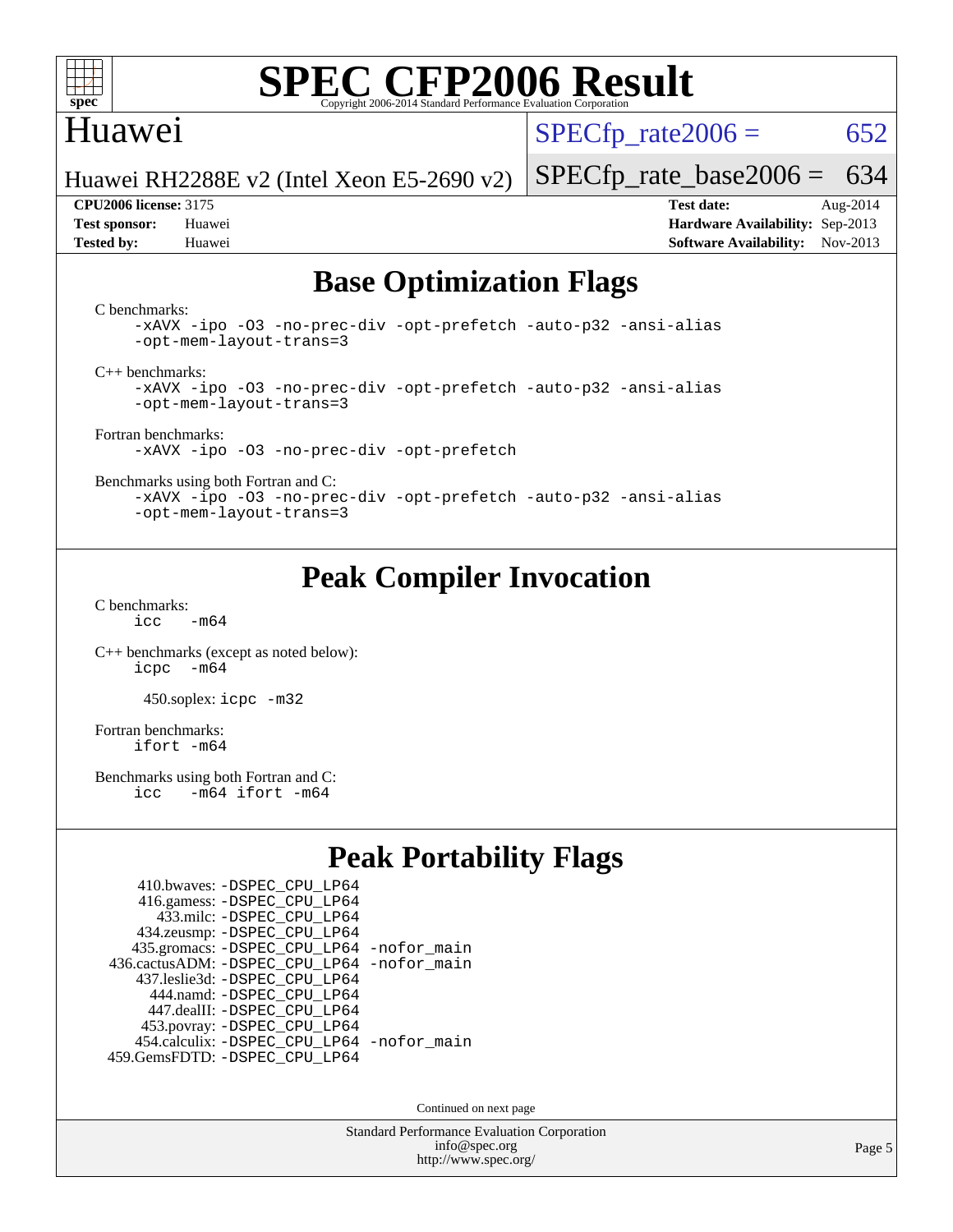

### Huawei

 $SPECTp\_rate2006 = 652$ 

Huawei RH2288E v2 (Intel Xeon E5-2690 v2)

[SPECfp\\_rate\\_base2006 =](http://www.spec.org/auto/cpu2006/Docs/result-fields.html#SPECfpratebase2006) 634

**[CPU2006 license:](http://www.spec.org/auto/cpu2006/Docs/result-fields.html#CPU2006license)** 3175 **[Test date:](http://www.spec.org/auto/cpu2006/Docs/result-fields.html#Testdate)** Aug-2014 **[Test sponsor:](http://www.spec.org/auto/cpu2006/Docs/result-fields.html#Testsponsor)** Huawei **[Hardware Availability:](http://www.spec.org/auto/cpu2006/Docs/result-fields.html#HardwareAvailability)** Sep-2013 **[Tested by:](http://www.spec.org/auto/cpu2006/Docs/result-fields.html#Testedby)** Huawei **[Software Availability:](http://www.spec.org/auto/cpu2006/Docs/result-fields.html#SoftwareAvailability)** Nov-2013

### **[Peak Portability Flags \(Continued\)](http://www.spec.org/auto/cpu2006/Docs/result-fields.html#PeakPortabilityFlags)**

 465.tonto: [-DSPEC\\_CPU\\_LP64](http://www.spec.org/cpu2006/results/res2014q3/cpu2006-20140826-31041.flags.html#suite_peakPORTABILITY465_tonto_DSPEC_CPU_LP64) 470.lbm: [-DSPEC\\_CPU\\_LP64](http://www.spec.org/cpu2006/results/res2014q3/cpu2006-20140826-31041.flags.html#suite_peakPORTABILITY470_lbm_DSPEC_CPU_LP64) 482.sphinx3: [-DSPEC\\_CPU\\_LP64](http://www.spec.org/cpu2006/results/res2014q3/cpu2006-20140826-31041.flags.html#suite_peakPORTABILITY482_sphinx3_DSPEC_CPU_LP64)

481.wrf: [-DSPEC\\_CPU\\_LP64](http://www.spec.org/cpu2006/results/res2014q3/cpu2006-20140826-31041.flags.html#suite_peakPORTABILITY481_wrf_DSPEC_CPU_LP64) [-DSPEC\\_CPU\\_CASE\\_FLAG](http://www.spec.org/cpu2006/results/res2014q3/cpu2006-20140826-31041.flags.html#b481.wrf_peakCPORTABILITY_DSPEC_CPU_CASE_FLAG) [-DSPEC\\_CPU\\_LINUX](http://www.spec.org/cpu2006/results/res2014q3/cpu2006-20140826-31041.flags.html#b481.wrf_peakCPORTABILITY_DSPEC_CPU_LINUX)

### **[Peak Optimization Flags](http://www.spec.org/auto/cpu2006/Docs/result-fields.html#PeakOptimizationFlags)**

[C benchmarks](http://www.spec.org/auto/cpu2006/Docs/result-fields.html#Cbenchmarks):

 433.milc: [-xAVX](http://www.spec.org/cpu2006/results/res2014q3/cpu2006-20140826-31041.flags.html#user_peakPASS2_CFLAGSPASS2_LDFLAGS433_milc_f-xAVX)(pass 2) [-prof-gen](http://www.spec.org/cpu2006/results/res2014q3/cpu2006-20140826-31041.flags.html#user_peakPASS1_CFLAGSPASS1_LDFLAGS433_milc_prof_gen_e43856698f6ca7b7e442dfd80e94a8fc)(pass 1) [-ipo](http://www.spec.org/cpu2006/results/res2014q3/cpu2006-20140826-31041.flags.html#user_peakPASS2_CFLAGSPASS2_LDFLAGS433_milc_f-ipo)(pass 2) [-O3](http://www.spec.org/cpu2006/results/res2014q3/cpu2006-20140826-31041.flags.html#user_peakPASS2_CFLAGSPASS2_LDFLAGS433_milc_f-O3)(pass 2) [-no-prec-div](http://www.spec.org/cpu2006/results/res2014q3/cpu2006-20140826-31041.flags.html#user_peakPASS2_CFLAGSPASS2_LDFLAGS433_milc_f-no-prec-div)(pass 2) [-opt-mem-layout-trans=3](http://www.spec.org/cpu2006/results/res2014q3/cpu2006-20140826-31041.flags.html#user_peakPASS2_CFLAGS433_milc_f-opt-mem-layout-trans_a7b82ad4bd7abf52556d4961a2ae94d5)(pass 2) [-prof-use](http://www.spec.org/cpu2006/results/res2014q3/cpu2006-20140826-31041.flags.html#user_peakPASS2_CFLAGSPASS2_LDFLAGS433_milc_prof_use_bccf7792157ff70d64e32fe3e1250b55)(pass 2) [-auto-ilp32](http://www.spec.org/cpu2006/results/res2014q3/cpu2006-20140826-31041.flags.html#user_peakCOPTIMIZE433_milc_f-auto-ilp32)

 $470$ .lbm: basepeak = yes

 $482$ .sphinx3: basepeak = yes

#### [C++ benchmarks:](http://www.spec.org/auto/cpu2006/Docs/result-fields.html#CXXbenchmarks)

 444.namd: [-xAVX](http://www.spec.org/cpu2006/results/res2014q3/cpu2006-20140826-31041.flags.html#user_peakPASS2_CXXFLAGSPASS2_LDFLAGS444_namd_f-xAVX)(pass 2) [-prof-gen](http://www.spec.org/cpu2006/results/res2014q3/cpu2006-20140826-31041.flags.html#user_peakPASS1_CXXFLAGSPASS1_LDFLAGS444_namd_prof_gen_e43856698f6ca7b7e442dfd80e94a8fc)(pass 1) [-ipo](http://www.spec.org/cpu2006/results/res2014q3/cpu2006-20140826-31041.flags.html#user_peakPASS2_CXXFLAGSPASS2_LDFLAGS444_namd_f-ipo)(pass 2) [-O3](http://www.spec.org/cpu2006/results/res2014q3/cpu2006-20140826-31041.flags.html#user_peakPASS2_CXXFLAGSPASS2_LDFLAGS444_namd_f-O3)(pass 2) [-no-prec-div](http://www.spec.org/cpu2006/results/res2014q3/cpu2006-20140826-31041.flags.html#user_peakPASS2_CXXFLAGSPASS2_LDFLAGS444_namd_f-no-prec-div)(pass 2) [-opt-mem-layout-trans=3](http://www.spec.org/cpu2006/results/res2014q3/cpu2006-20140826-31041.flags.html#user_peakPASS2_CXXFLAGS444_namd_f-opt-mem-layout-trans_a7b82ad4bd7abf52556d4961a2ae94d5)(pass 2) [-prof-use](http://www.spec.org/cpu2006/results/res2014q3/cpu2006-20140826-31041.flags.html#user_peakPASS2_CXXFLAGSPASS2_LDFLAGS444_namd_prof_use_bccf7792157ff70d64e32fe3e1250b55)(pass 2) [-fno-alias](http://www.spec.org/cpu2006/results/res2014q3/cpu2006-20140826-31041.flags.html#user_peakCXXOPTIMIZE444_namd_f-no-alias_694e77f6c5a51e658e82ccff53a9e63a) [-auto-ilp32](http://www.spec.org/cpu2006/results/res2014q3/cpu2006-20140826-31041.flags.html#user_peakCXXOPTIMIZE444_namd_f-auto-ilp32)

447.dealII: basepeak = yes

 $450$ .soplex:  $-x$ AVX(pass 2)  $-p$ rof-gen(pass 1)  $-i$ po(pass 2)  $-03$ (pass 2) [-no-prec-div](http://www.spec.org/cpu2006/results/res2014q3/cpu2006-20140826-31041.flags.html#user_peakPASS2_CXXFLAGSPASS2_LDFLAGS450_soplex_f-no-prec-div)(pass 2) [-opt-mem-layout-trans=3](http://www.spec.org/cpu2006/results/res2014q3/cpu2006-20140826-31041.flags.html#user_peakPASS2_CXXFLAGS450_soplex_f-opt-mem-layout-trans_a7b82ad4bd7abf52556d4961a2ae94d5)(pass 2) [-prof-use](http://www.spec.org/cpu2006/results/res2014q3/cpu2006-20140826-31041.flags.html#user_peakPASS2_CXXFLAGSPASS2_LDFLAGS450_soplex_prof_use_bccf7792157ff70d64e32fe3e1250b55)(pass 2) [-opt-malloc-options=3](http://www.spec.org/cpu2006/results/res2014q3/cpu2006-20140826-31041.flags.html#user_peakOPTIMIZE450_soplex_f-opt-malloc-options_13ab9b803cf986b4ee62f0a5998c2238)

 453.povray: [-xAVX](http://www.spec.org/cpu2006/results/res2014q3/cpu2006-20140826-31041.flags.html#user_peakPASS2_CXXFLAGSPASS2_LDFLAGS453_povray_f-xAVX)(pass 2) [-prof-gen](http://www.spec.org/cpu2006/results/res2014q3/cpu2006-20140826-31041.flags.html#user_peakPASS1_CXXFLAGSPASS1_LDFLAGS453_povray_prof_gen_e43856698f6ca7b7e442dfd80e94a8fc)(pass 1) [-ipo](http://www.spec.org/cpu2006/results/res2014q3/cpu2006-20140826-31041.flags.html#user_peakPASS2_CXXFLAGSPASS2_LDFLAGS453_povray_f-ipo)(pass 2) [-O3](http://www.spec.org/cpu2006/results/res2014q3/cpu2006-20140826-31041.flags.html#user_peakPASS2_CXXFLAGSPASS2_LDFLAGS453_povray_f-O3)(pass 2) [-no-prec-div](http://www.spec.org/cpu2006/results/res2014q3/cpu2006-20140826-31041.flags.html#user_peakPASS2_CXXFLAGSPASS2_LDFLAGS453_povray_f-no-prec-div)(pass 2) [-opt-mem-layout-trans=3](http://www.spec.org/cpu2006/results/res2014q3/cpu2006-20140826-31041.flags.html#user_peakPASS2_CXXFLAGS453_povray_f-opt-mem-layout-trans_a7b82ad4bd7abf52556d4961a2ae94d5)(pass 2) [-prof-use](http://www.spec.org/cpu2006/results/res2014q3/cpu2006-20140826-31041.flags.html#user_peakPASS2_CXXFLAGSPASS2_LDFLAGS453_povray_prof_use_bccf7792157ff70d64e32fe3e1250b55)(pass 2) [-unroll4](http://www.spec.org/cpu2006/results/res2014q3/cpu2006-20140826-31041.flags.html#user_peakCXXOPTIMIZE453_povray_f-unroll_4e5e4ed65b7fd20bdcd365bec371b81f) [-ansi-alias](http://www.spec.org/cpu2006/results/res2014q3/cpu2006-20140826-31041.flags.html#user_peakCXXOPTIMIZE453_povray_f-ansi-alias)

[Fortran benchmarks](http://www.spec.org/auto/cpu2006/Docs/result-fields.html#Fortranbenchmarks):

```
410.bwaves: basepeak = yes 416.gamess: -xAVX(pass 2) -prof-gen(pass 1) -ipo(pass 2) -O3(pass 2)
         -no-prec-div(pass 2) -prof-use(pass 2) -unroll2
         -inline-level=0 -scalar-rep-
434.zeusmp: basepeak = yes
```
437.leslie3d: [-xAVX](http://www.spec.org/cpu2006/results/res2014q3/cpu2006-20140826-31041.flags.html#user_peakOPTIMIZE437_leslie3d_f-xAVX) [-ipo](http://www.spec.org/cpu2006/results/res2014q3/cpu2006-20140826-31041.flags.html#user_peakOPTIMIZE437_leslie3d_f-ipo) [-O3](http://www.spec.org/cpu2006/results/res2014q3/cpu2006-20140826-31041.flags.html#user_peakOPTIMIZE437_leslie3d_f-O3) [-no-prec-div](http://www.spec.org/cpu2006/results/res2014q3/cpu2006-20140826-31041.flags.html#user_peakOPTIMIZE437_leslie3d_f-no-prec-div) [-opt-prefetch](http://www.spec.org/cpu2006/results/res2014q3/cpu2006-20140826-31041.flags.html#user_peakOPTIMIZE437_leslie3d_f-opt-prefetch)

459.GemsFDTD: basepeak = yes

Continued on next page

Standard Performance Evaluation Corporation [info@spec.org](mailto:info@spec.org) <http://www.spec.org/>